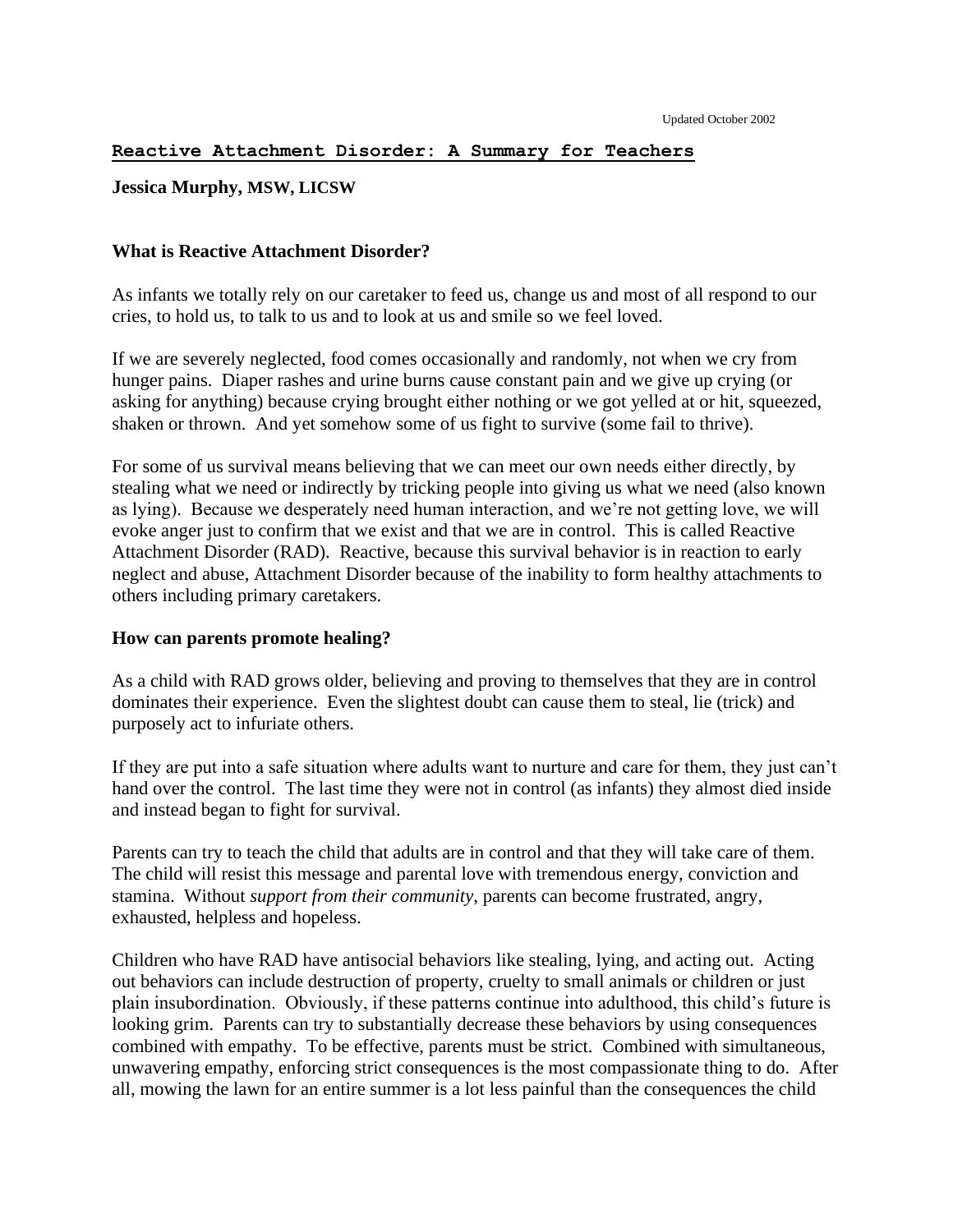would face for an antisocial behavior as an adult. The empathy is crucial so as not to reinforce bad behavior by becoming angry or disapproving and thus confirming that the child has control. To others, parents may appear to be too strict, uncaring and uncommitted. During these times, parents need teachers to withhold judgment and instead listen with an empathic ear and offer support whenever possible. Parents need teachers to educate themselves about RAD before critiquing parenting techniques or offering ideas about parenting styles.

# **How can teachers promote learning?**

At school a child with RAD needs to learn that adults are in control and that adults are safe to be with. This can be an enormous undertaking and requires great patience with the student and with one's self. The student will persist in their ways and the teacher will make mistakes.

In the interest of promoting learning, teachers can make efforts to avoid increasing the students anxiety by creating an environment that is highly structured. When the student knows what is expected of them, there is a greater chance of success. (When living in a dysfunctional home, the child never knew what would happen next, when the next meal would be, when the next physical or verbal abuse would be. Even if the child was taken away from their family years ago, this free-floating anxiety makes a home in the body.)

When teachers are overly warm and friendly to a student who has RAD, the student's emotional defenses are threatened. The student will begin to feel vulnerable as they loose control over what is happening to them. Either immediately or eventually they will do something (steal, lie, act out) to again demonstrate to themselves that they are in control and therefore safe. At this point rather than focusing on learning, the student is focusing on surviving. To minimize this dynamic at school, it is best for teachers to maintain a positive business-like relationship with the student. The more neutral the teacher can remain, not reaching out to be friendly with the student and not becoming angry or disapproving of the student, the more the student can focus on the task at hand. This doesn't mean that the teacher should pay less attention to or be cool to the student. On the contrary, the teacher can support the student with frequent contact and an air of self-confidence (self-control). The feeling a teacher should convey to the RAD student is, "I am in control of my actions and I will not hurt you physically or emotionally. When you do not follow the rules I will give you a consequence to help you learn not to hurt you." This unspoken contract can be difficult for a teacher to honor if the teacher takes the students behavior personally such as direct insults or a "bad attitude" toward the teacher.

When a child who has RAD wants something, they would prefer to take it or trick a person into giving it to them rather than to ask someone for it. When the student makes a poor choice, give them a consequence in a business-like fashion (without negativity). Deliver a consequence the first time, rather than the second or third time. Create a consequence that fits the act whenever possible. When attempting to create a consequence, the teacher can ask, "What if this student was an adult and they did this behavior?" For example, if the student destroys school property, they can do chores at school (cleaning perhaps) to 'pay back' the school. This takes creativity and isn't always practical or possible. Teachers can think of the ideal consequence and then do whatever is closest to that ideal that is possible in the school context. When a student is insubordinate to a teacher, think of this for a moment as an employee being insubordinate to a